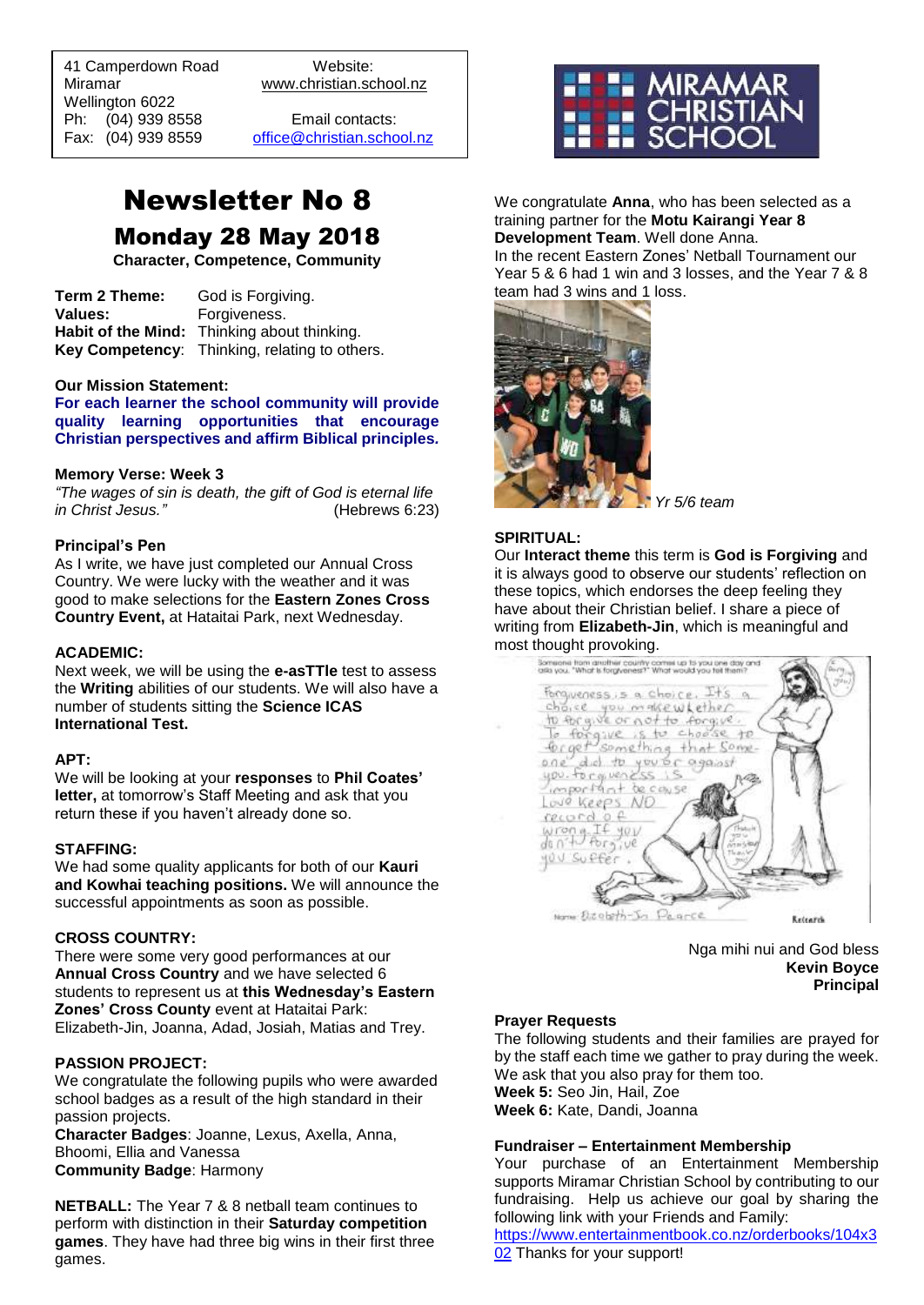#### **2018 Invoices**

Invoices for fees are now **OVERDUE.** There are 8 families who still need to pay in full or set up a regular payment. We ask that you do this as soon as possible please.

#### **Otago Problem Challenge:**

Dolphin Tours runs sight-seeing trips in Kaikoura. Children pay one fare and adults another. The Adams family with 4 adults and 6 children pay \$120. The Bismati family with 2 adults and 4 children pay \$70. What is the cost of an adult fare?

**Answer from last newsletter**: The shortest route from Easy to Peasy  $E \rightarrow C \rightarrow D \rightarrow G \rightarrow P$ 

### SCHOOL DIARY

| <b>Every Mon</b>      | Principal's Assembly, 2:30pm                |
|-----------------------|---------------------------------------------|
| <b>Every Tue/Thur</b> | <b>Wheels Day</b>                           |
| <b>Every Tues</b>     | Guitar Music Lessons, 8:30am - 1:30pm       |
| <b>Every Wed</b>      | Subway ordered lunch (optional)             |
| <b>Every Wed</b>      | Prayer Group, School Hall, 2.20pm           |
| <b>Every Thurs</b>    | Technicraft (Yrs 7-8)                       |
| <b>Every Fri</b>      | Piano Music Lessons, 8:30am - 1:30pm        |
| <b>Every Sun</b>      | 10am Gateway Baptist Church - all welcome   |
| <b>May</b>            |                                             |
| Tuesday 29            | ICAS - Science                              |
| Wednesday 30          | <b>EZ Cross-country</b>                     |
| Wednesday 30          | Swimming                                    |
| June                  |                                             |
| Monday 4              | School closed (Queens Birthday)             |
| Tuesday 5             | Kauri - Library visit (11am)                |
| Wednesday 6           | Swimming                                    |
| Monday 11             | APT Mtg, 2pm, Rm 4                          |
| Monday 11             | St Caths Open Evening, 6:30-8pm             |
| Wednesday 13          | ICAS - Spelling                             |
| Wednesday 13          | Swimming                                    |
| Thursday 14           | ICAS - Writing                              |
| Thursday 14           | WEGC Open Day, 2:30-4:30pm or 6-8pm         |
| Monday 18             | BoT Mtg, 6:30pm, Rm 4                       |
| Tuesday 19            | PSW Cross Country, Karori Park              |
| Tuesday 19            | Teachers Union Meeting p.m. - School Closed |
| Wednesday 20          | Swimming                                    |
| Friday 22             | Scholastic Orders close                     |
| Wednesday 27          | Swimming                                    |
| Friday 29             | Mufti Day - gold coin donatin               |
| Friday 29             | <b>ICAS Science</b>                         |



#### **2018 NZ Sport Stacking Open Championships**

The 2018 NZ Sport Stacking Open Championships are being held at Northland Memorial Community Centre, 5 Woburn Rd, Northland, Wellington, on Sunday 03 June 2018 (Queen's Birthday Weekend). This competition is open to everyone, with our Novice section enabling those new to the sport to compete alongside seasoned stackers, facing the same thrill of a competition whilst striving for goals and records amongst those of equal experience. The NZ Sport Stacking Open Championships double as trials for the **NZ Black [Stacks](http://newzealandblackstacks.wikispaces.com/)**. Any stacker wishing to be considered for selection for the 2019 NZ Black Stacks team, representing New Zealand overseas, will need to attend this tournament. Registrations can be done online. All details are on the Speed Stacks (NZ) website Tournaments page: **[www.speedstacks.co.nz/](http://www.speedstacks.co.nz/pages/wellington-1) [pages/wellington-1](http://www.speedstacks.co.nz/pages/wellington-1)**

Registrations close on Friday 25 May

#### **Primary Years Toolbox Course (5 – 9 years) What you will learn**

In six sessions, typically run over six weeks, the Primary Years Toolbox will support you to develop a strong and loving bond with your child, and build your confidence as a parent/caregiver. This Toolbox covers a range of topics, including the importance of love and connection, different parenting styles, understanding your child and their big feelings, discipline, boundaries, play and lots more.

This is a new and more specific version of our Middle Years Toolbox. This course is aimed specifically at parents of children 5 – 9 years.

**Mondays 14th May to 18th June 2018, 7.30 – 9.30pm Island Bay Community Centre, 137 The Parade, Island Bay, Wellington.**

Bookings are essential. Cost: \$75 per person, \$110 per couple (subsidies available).

For more details contact Liz Bruce P 022 1855357 or E [e.a.bruce@outlook.com](mailto:e.a.bruce@outlook.com)

## **Navigating and Thriving in the New Work Order**

**When:** Tuesday 5 June **Time:** 7pm

**Where:** Scots College Hall

**Cost:** Tickets \$20 (include a glass of wine and nibbles) It's time for a radical rethink of the ways in which we prepare our young people for the future of work and their career paths. We need to move from a mindset of single career pathway to one of supporting young people to develop a portfolio of skills, knowledge and attitudes that will expand over time, making them highly portable across many jobs and sectors. This thinking needs to form the basis of the conversations we have with young people about work, the tolls and resources required to enable them to navigate the future workplace and their ability to fully thrive in the future. Hear from 21C Skills Lab and a panel of business leaders about the future of work and what this may look like. Get yourself informed and lead a new narrative with our children and young people.

Find out more and book your tickets online at: [https://www.scotscollege.school.nz/the-new-work-order](https://www.scotscollege.school.nz/the-new-work-order-future-fit-and-how-to-thrive/)[future-fit-and-how-to-thrive/](https://www.scotscollege.school.nz/the-new-work-order-future-fit-and-how-to-thrive/)